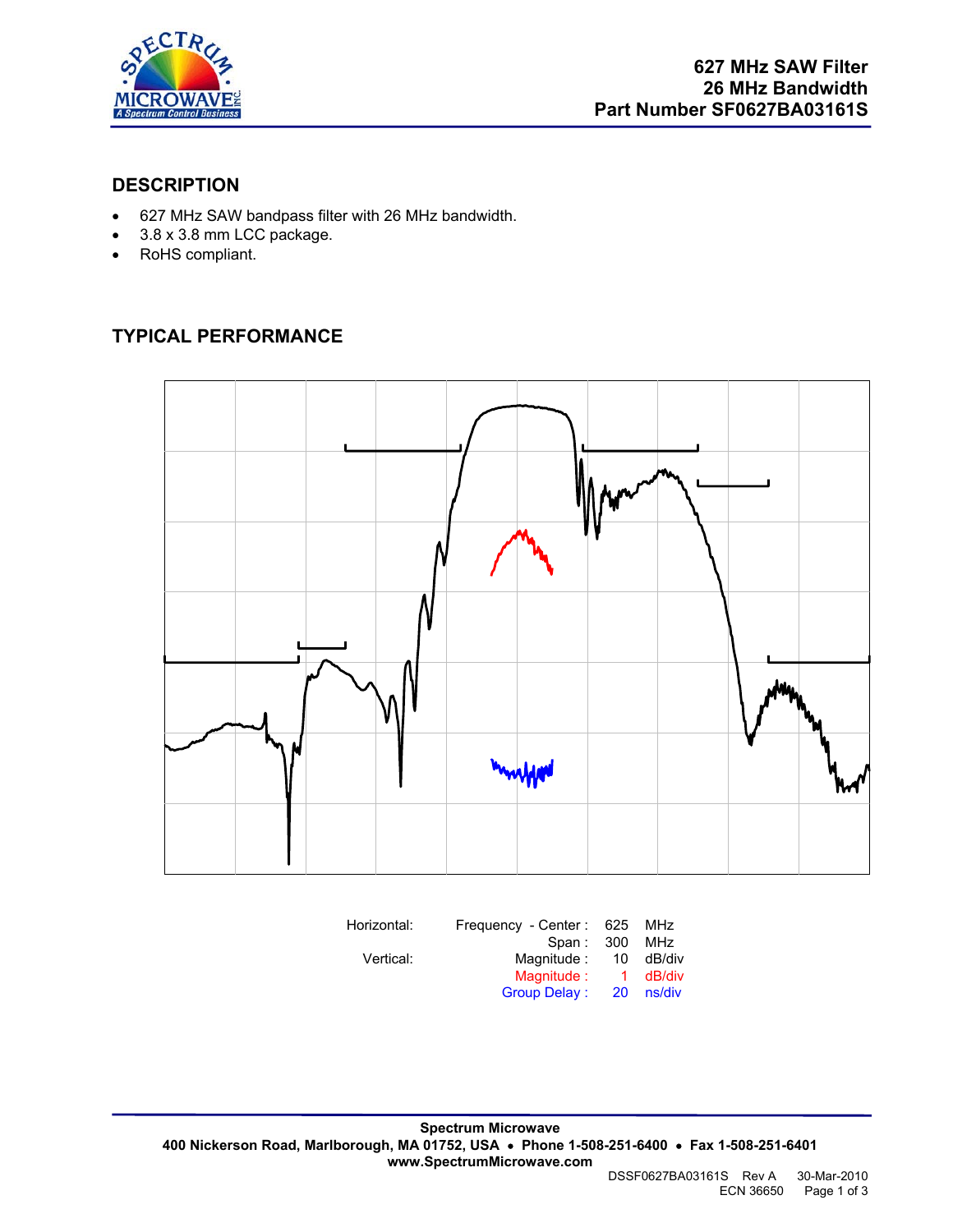

#### **SPECIFICATION**

| Parameter                                             | <b>Min</b> | <b>Typ</b> | <b>Max</b> | <b>Units</b>    |
|-------------------------------------------------------|------------|------------|------------|-----------------|
| Nominal Center Frequency F <sub>c</sub>               |            | 627        |            | <b>MHz</b>      |
| Passband                                              | 614        |            | 640        | <b>MHz</b>      |
| Maximum Insertion Loss over the Passband              |            | 4.2        | 4.5        | dB              |
| <b>Absolute Delay</b>                                 |            | 35         |            | ns              |
| Rejection (0.3 to 532 MHz)                            | 40         | 47         |            | dB              |
| Rejection (532 to 552 MHz) <sup>1</sup>               | 38         | 39         |            | dB              |
| Rejection (552 to 601 MHz) <sup>1</sup>               | 10         | 12         |            | dB              |
| Rejection (653 to 702 MHz)                            | 10         | 11         |            | dB              |
| Rejection (702 to 732 MHz)                            | 15         | 20         |            | dB              |
| Rejection (732 to 927 MHz)                            | 40         | 42         |            | dB              |
| Rejection (927 to 1077 MHz) <sup>1</sup>              | 40         | 44         |            | dB              |
| Amplitude Variation over the Passband                 |            | 0.8        | 1.5        | $dB$ p-p        |
| Group Delay Ripple in Passband                        |            | 10         | 100        | ns p-p          |
| Source/Load Impedance                                 |            | 50         |            | ohms            |
| Temperature Coefficient of Frequency, Tc <sup>2</sup> |            | $-70$      |            | ppm/°C          |
| Ambient Temperature (Tref)                            |            | 23         |            | $\rm ^{\circ}C$ |

Notes: 1. Absolute level

2. Typical shift of filter frequency response with temperature is  $\Delta f = (T-T_{ref})^*Tc^*Fc$ .

#### **MAXIMUM RATINGS**

| ⊟Parameter.                 |     | wax | ' "The |
|-----------------------------|-----|-----|--------|
| Storage Temperature Range   | -45 | 85  | $\sim$ |
| Operating Temperature Range | -20 | 55  | $\sim$ |
| Input Power Level           |     |     | dBm    |

## **MATCHING CIRCUIT**



Notes:

- 50 ohm single ended operation.
- Matching components are not required.